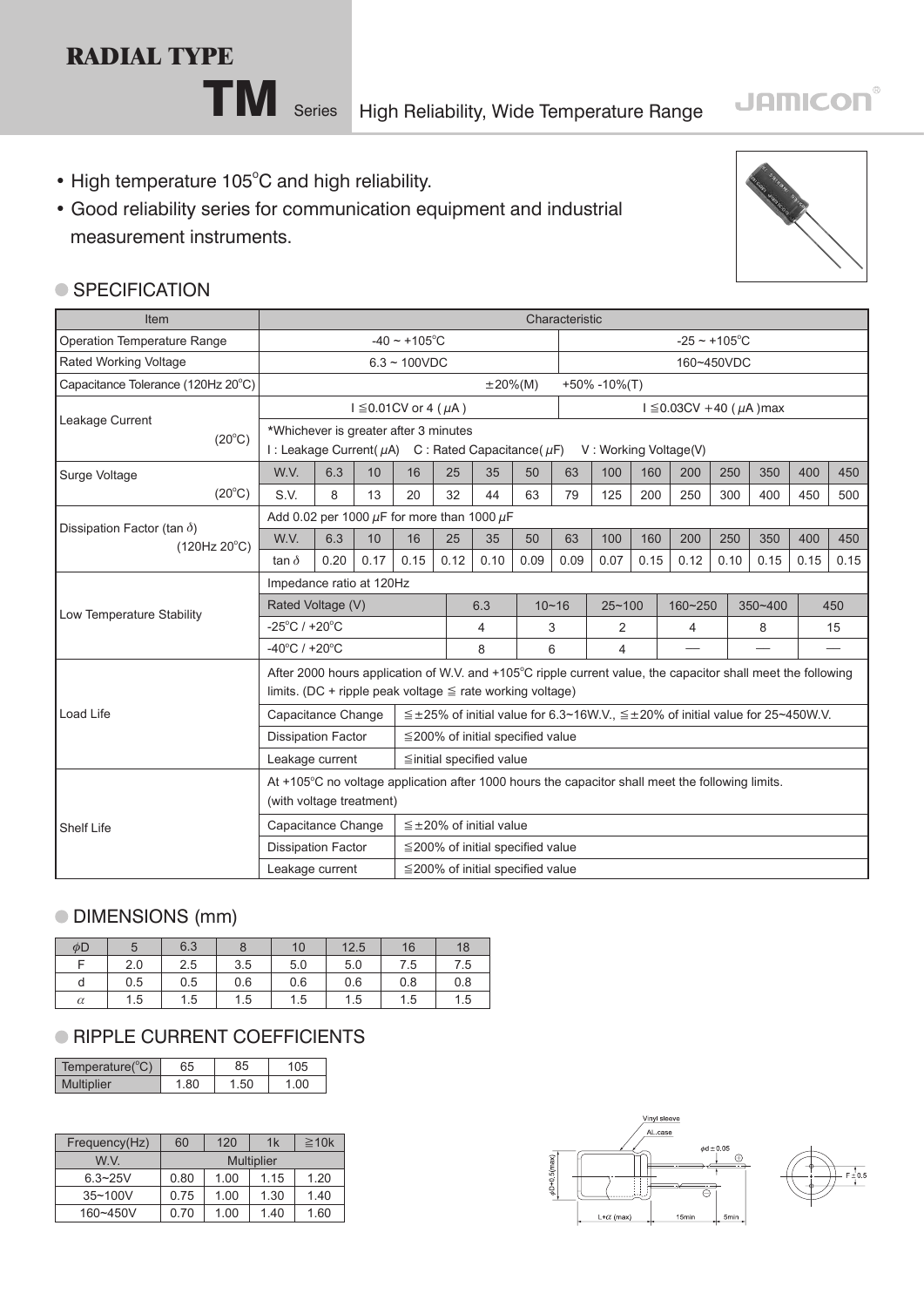

|       | CASE SIZE & MAX RIPPLE CURRENT | Case size  | : $D \times L$<br>Max ripple current: mA(rms) | $105^{\circ}$ C | (mm)<br>120Hz |            |        |  |
|-------|--------------------------------|------------|-----------------------------------------------|-----------------|---------------|------------|--------|--|
|       | V(Code)                        |            | 6.3(0J)                                       |                 | 10(1A)        |            | 16(1C) |  |
| μF    | <b>Item</b><br>Code            | <b>DxL</b> | R.C.                                          | <b>DxL</b>      | R.C.          | <b>DxL</b> | R.C.   |  |
| 47    | 470                            |            |                                               |                 |               | 5x11       | 85     |  |
| 100   | 101                            | 6.3x11     | 120                                           | 6.3x11          | 130           | 6.3x11     | 140    |  |
| 220   | 221                            | 6.3x11     | 180                                           | 6.3x11          | 190           | 8x11.5     | 240    |  |
| 330   | 331                            | 8x11.5     | 260                                           | 8x11.5          | 280           | 10x12.5    | 310    |  |
| 470   | 471                            | 8x11.5     | 310                                           | 8x11.5          | 330           | 10x12.5    | 370    |  |
| 1000  | 102                            | 10x12.5    | 470                                           | 10x16           | 570           | 10x20      | 660    |  |
| 2200  | 222                            | 10x20      | 810                                           | 12.5x20         | 930           | 12.5x25    | 1090   |  |
| 3300  | 332                            | 12.5x20    | 1020                                          | 12.5x25         | 1200          | 16x25      | 1270   |  |
| 4700  | 472                            | 12.5x25    | 1260                                          | 16x25           | 1350          | 16x31.5    | 1560   |  |
| 6800  | 682                            | 16x25      | 1430                                          | 16x31.5         | 1660          | 18x35.5    | 1940   |  |
| 10000 | 103                            | 16x31.5    | 1730                                          | 18x35.5         | 2030          | 18x40      | 2200   |  |
| 15000 | 153                            | 18x35.5    | 2120                                          | 18x40           | 2310          |            |        |  |
|       |                                |            |                                               |                 |               |            |        |  |

|      | V(Code)             | 25 (1E) |      |            | 35(1V)        | 50(1H)     |      |  |
|------|---------------------|---------|------|------------|---------------|------------|------|--|
| μF   | <b>Item</b><br>Code | DxL     | R.C. | <b>DxL</b> | R.C.          | <b>DxL</b> | R.C. |  |
| 0.47 | R47                 |         |      |            | $\rightarrow$ | 5x11       | 11   |  |
| 1    | 010                 |         |      |            | —►            | 5x11       | 16   |  |
| 2.2  | 2R2                 |         |      |            | —             | 5x11       | 23   |  |
| 3.3  | 3R3                 |         |      |            | —             | 5x11       | 29   |  |
| 4.7  | 4R7                 |         |      |            |               | 5x11       | 34   |  |
| 10   | 100                 | 5x11    | 43   | 5x11       | 47            | 5x11       | 50   |  |
| 22   | 220                 | 5x11    | 65   | 6.3x11     | 80            | 6.3x11     | 85   |  |
| 33   | 330                 | 6.3x11  | 90   | 6.3x11     | 100           | 8x11.5     | 120  |  |
| 47   | 470                 | 6.3x11  | 110  | 8x11.5     | 140           | 8x11.5     | 140  |  |
| 100  | 101                 | 8x11.5  | 180  | 8x11.5     | 200           | 10x12.5    | 220  |  |
| 220  | 221                 | 10x12.5 | 280  | 10x12.5    | 310           | 10x16      | 360  |  |
| 330  | 331                 | 10x12.5 | 350  | 10x16      | 420           | 10x20      | 490  |  |
| 470  | 471                 | 10x16   | 460  | 10x20      | 560           | 12.5x20    | 630  |  |
| 1000 | 102                 | 12.5x20 | 790  | 12.5x25    | 960           | 16x25      | 1010 |  |
| 2200 | 222                 | 16x25   | 1210 | 16x31.5    | 1440          | 18x35.5    | 1700 |  |
| 3300 | 332                 | 16x31.5 | 1530 | 18x35.5    | 1840          | 18x40      | 2020 |  |
| 4700 | 472                 | 18x35.5 | 1890 | 18x40      | 2100          |            |      |  |
| 6800 | 682                 | 18x40   | 2170 |            |               |            |      |  |

| V(Code) |              |            | 63(1J) | 100(2A)    |      |  |
|---------|--------------|------------|--------|------------|------|--|
| μF      | Item<br>Code | <b>DxL</b> | R.C.   | <b>DxL</b> | R.C. |  |
| 0.47    | R47          |            |        | 5x11       | 12   |  |
| 1       | 010          |            |        | 5x11       | 18   |  |
| 2.2     | 2R2          |            |        | 5x11       | 27   |  |
| 3.3     | 3R3          |            |        | 5x11       | 33   |  |
| 4.7     | 4R7          |            |        | 5x11       | 39   |  |
| 10      | 100          | 5x11       | 50     | 6.3x11     | 65   |  |
| 22      | 220          | 6.3x11     | 85     | 8x11.5     | 110  |  |
| 33      | 330          | 8x11.5     | 120    | 10x12.5    | 140  |  |
| 47      | 470          | 10x12.5    | 150    | 10x16      | 190  |  |
| 100     | 101          | 10x16      | 250    | 12.5x20    | 330  |  |
| 220     | 221          | 10x20      | 400    | 16x25      | 540  |  |
| 330     | 331          | 12.5x20    | 530    | 16x25      | 660  |  |
| 470     | 471          | 12.5x25    | 690    | 16x31.5    | 870  |  |
| 1000    | 102          | 16x31.5    | 1120   |            |      |  |

All blank voltage on sleeve marking is the same voltage as" $\_\_\_$  "point to.